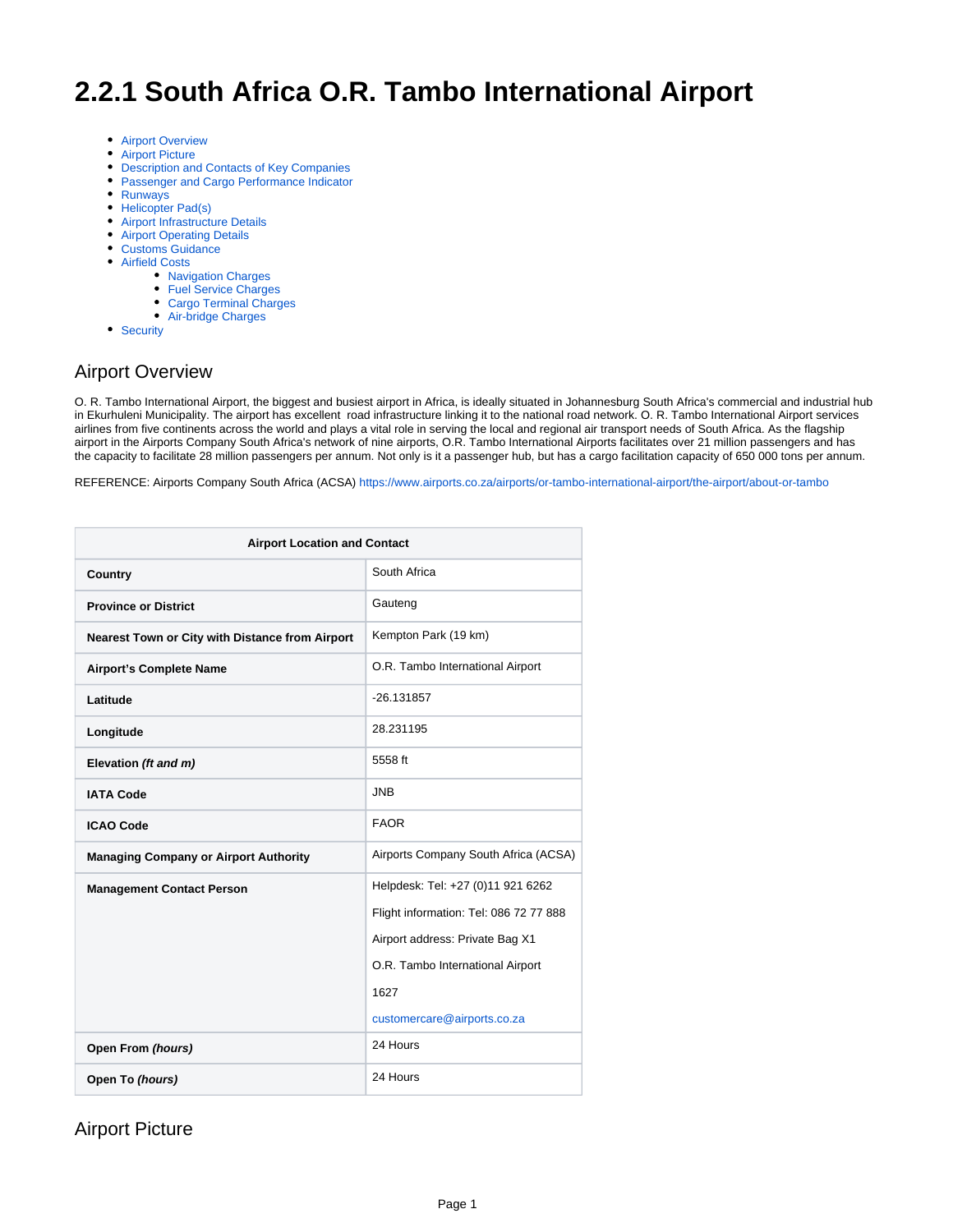

### <span id="page-1-0"></span>Description and Contacts of Key Companies

**Airports Company South Africa (ACSA)** was formed in 1993 as a public company under the Airports Act (No. 44 of 1993) and, although majority owned by the South African Government, is legally and financially autonomous and operates under commercial law. Airports Company South Africa SOC Ltd (the Company) owns and manages a network of nine airports in South Africa, including the three main international gateways of O.R. Tambo International, Cape Town International and King Shaka International Airports. In 2017, the nine airports facilitated nearly 41 million passengers. The Company is involved in equity investments abroad and provides technical advisory and consultancy services to other airports globally. Our majority shareholder is the South African Government (74.6%).

The **South African Revenue Service (SARS)** is the nation's tax collecting authority. Established in terms of the South African Revenue Service Act 34 of 1997 as an autonomous agency, we are responsible for administering the South African tax system and customs service.

**Menzies Aviation** are ISAGO registered at 10 Airports. As one the core IATA (International Air Transport Association) audits for safe Ground Handling, we participate to help influence the future of the air transport industry by assisting in the development and implementation of industry standards and technical solutions.

Services include ground services, cargo, fueling, executive services and offline services.

**BidAir Services** currently provides quality handling services, passenger handling, ramp handling, load control and operations, cleaning and toilet and water services, to more than 25 international and domestic airlines flying into South Africa. Since March 2008 BidAir Services has handled in excess of 500 000 flights.

**BidAir Services Executive Concierge** BidAir Services have identified a need to extend beyond the provision of Ground Handling Services only to Commercial Airlines and have thus created a division to offer these value added services to the Public and other entities. This division is known as the Executive Concierge division and is made up of the following departments:

- 1. VIP Charter Handling Division
- 2. Executive Meet and Greet Services
- 3. Baggage Wrapping Services

Swissport generates roughly 80 percent of its revenue in airport ground services, which include passenger services and ramp handling. Their complete service portfolio affords us with a significant cost and service advantage. Jointly with their clients, they aim to develop partnerships that enable them to move from providing single airport or network packages to integrated hub and base management with a view to full outsourcing – as they already have with multiple leading airlines.

PASSENGER SERVICES: Check-in and Gate; Passenger Mobility; Lounge Hospitality; Executive Aviation; Security Services; Lost & Found

RAMP SERVICES: Baggage Services; Fueling; Moving of Aircraft; Aircraft Cleaning

**OR Tambo Airport Contacts Directory**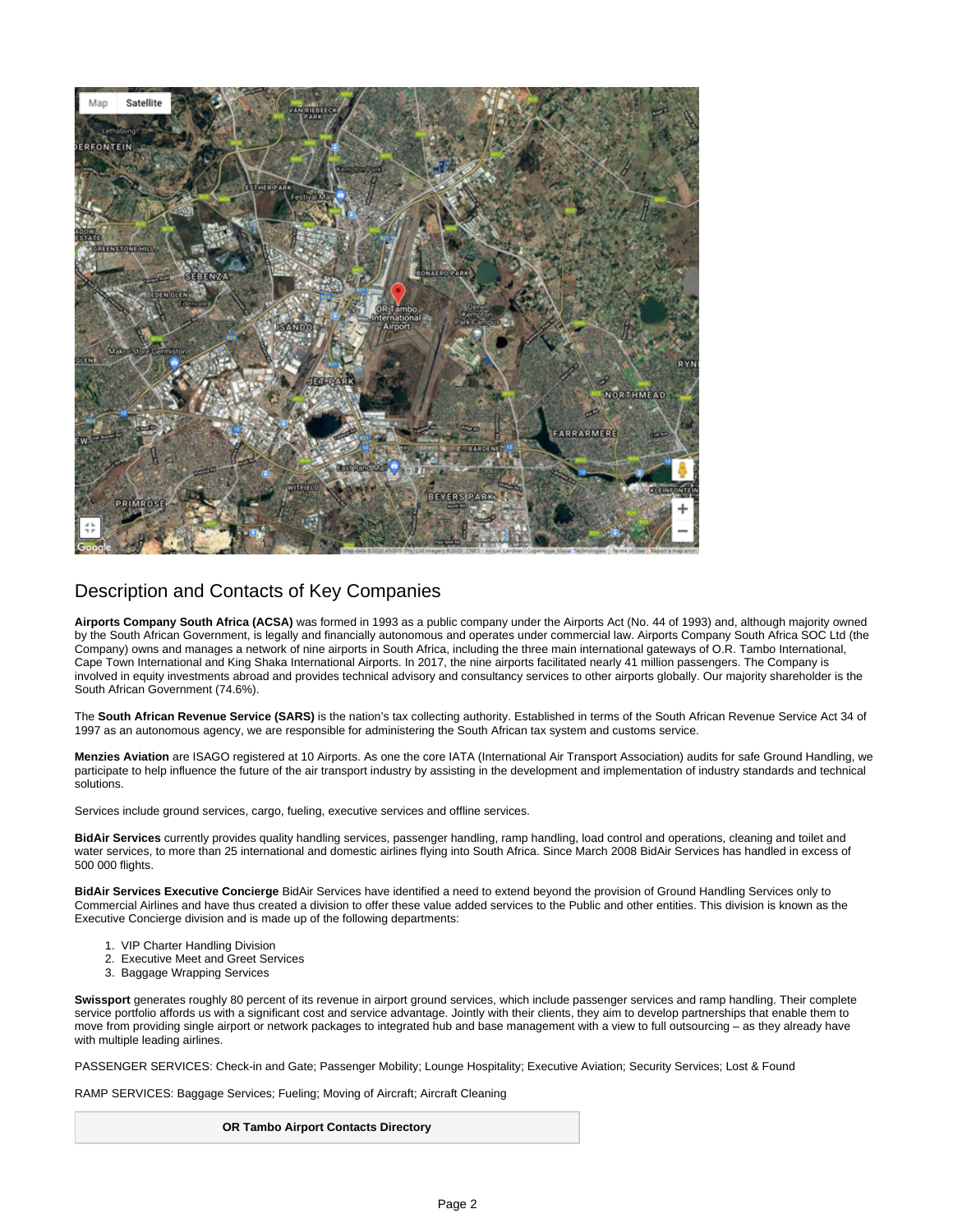| <b>Contact Name</b>                     | <b>Telephone Number</b>                             |
|-----------------------------------------|-----------------------------------------------------|
| ACSA Main Switchboard                   | +27 (0)11 921 6773 or +27 (0)11 921 6242            |
| ACSA Helpdesk                           | +27 (0) 11 921 6262                                 |
| Flight Information                      | +27 (0) 11 727 7888                                 |
| <b>ACSA Client Service</b>              | +27 (0) 11 921 6822                                 |
| Terminal Client Manager (International) | +27 (0) 11 921 5638                                 |
| Terminal Client Manager (Domestic)      | +27 (0) 11 921 5119                                 |
| <b>SAPS Airport Police Service</b>      | +27 (0) 11 977 5511                                 |
| <b>Airport Clinic</b>                   | +27 (0)11 921 6039 or +27 (0)11 921 6609            |
| Parking Management                      | +27 (0) 11 921 6091                                 |
| Car Park Shuttle Service                | +27 (0) 11 391 3699                                 |
| SARS (South African Customs)            | 0800 00 7277                                        |
| <b>Postal Address</b>                   | Private Bag X1, OR Tambo International Airport 1627 |

For more information on airport contacts, please see the following link: **[4.5 Airport Companies Contact List.](https://dlca.logcluster.org/display/DLCA/4.5+South+Africa+Airport+Companies+Contact+List)**

Information on some aviation service providers can be found at: **<http://www.azfreight.com/>**

# <span id="page-2-0"></span>Passenger and Cargo Performance Indicator

| Performance for 2017-2018                          |              |                  |         |
|----------------------------------------------------|--------------|------------------|---------|
|                                                    | Per Year     | <b>Per Month</b> | Per Day |
| <b>Total Aircraft Movements</b>                    | 220,644      | 18411            | 614     |
| <b>Total Passengers</b>                            | 21,231,510   | 1,769,293        | 58,976  |
| Total Capacity of the Airport (MT)                 | 650,000 tons | ٠                | ۰       |
| Current Activity of the Airport (MT)               | ٠            | ٠                | ٠       |
| <b>Current use by Humanitarian Flights (UNHAS)</b> | ۰            |                  | ۰       |

## <span id="page-2-1"></span>Runways

| Runway #1                |               |  |
|--------------------------|---------------|--|
| <b>Runway Dimensions</b> | 4421 m X 60 m |  |
| Orientation              | 0.31 / 21R    |  |
| <b>Surface</b>           | Asphalt       |  |

| Runway #2                |                      |  |
|--------------------------|----------------------|--|
| <b>Runway Dimensions</b> | 3404 m $\times$ 60 m |  |
| Orientation              | 03R/21L              |  |
| <b>Surface</b>           | Asphalt              |  |

# <span id="page-2-2"></span>Helicopter Pad(s)

**Helipad #1**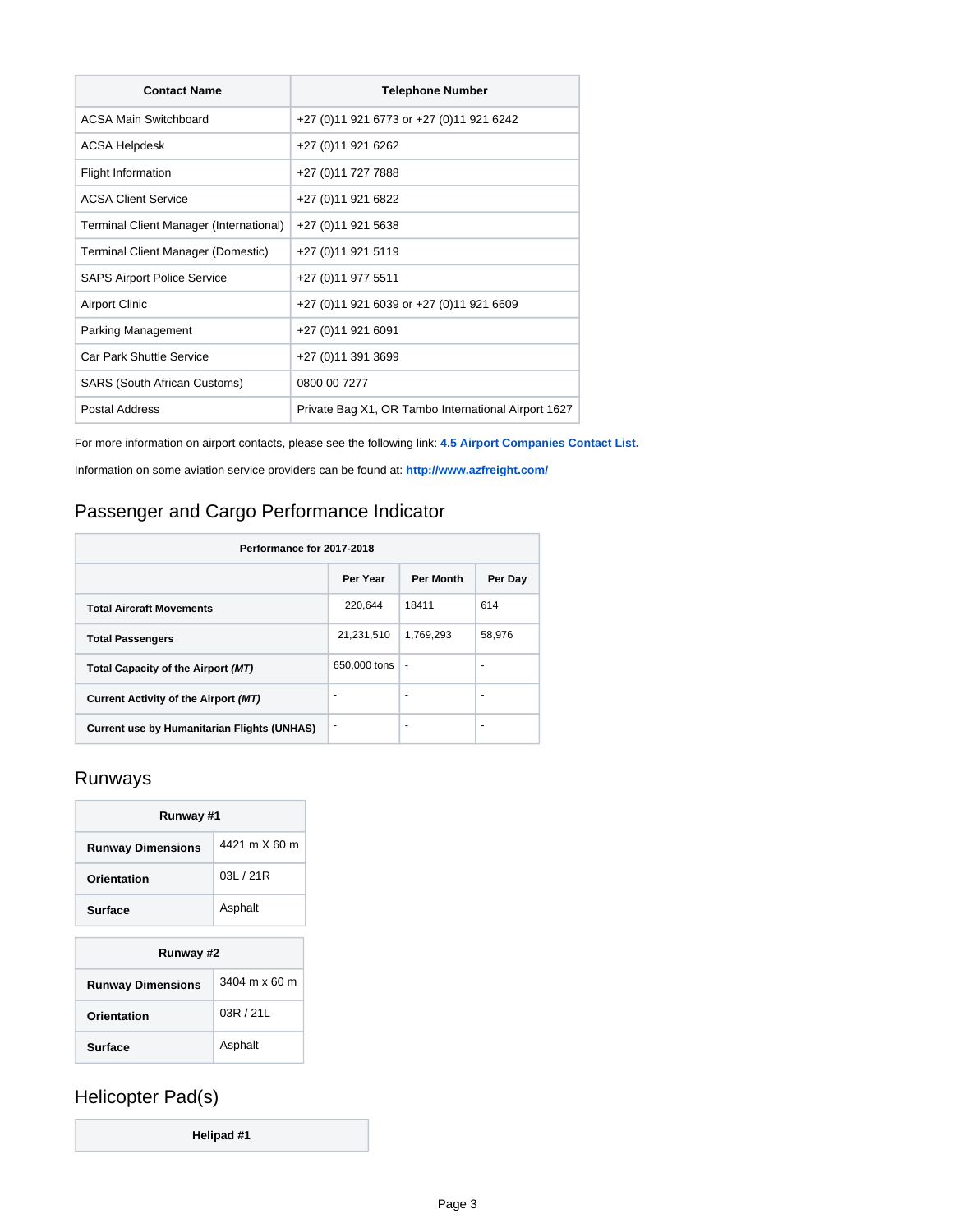| Present                          | Yes             |  |
|----------------------------------|-----------------|--|
| Largest Helicopter that can Land | No restrictions |  |
| Width and Length (m)             |                 |  |
| <b>Surface</b>                   | Asphalt         |  |
|                                  |                 |  |
| Helipad #2                       |                 |  |
| <b>Present</b>                   | Yes             |  |
| Largest Helicopter that can Land | No restrictions |  |
| Width and Length (m)             | -               |  |
| <b>Surface</b>                   | Asphalt         |  |

# <span id="page-3-0"></span>Airport Infrastructure Details

REPLACE THIS TEXT with 1 - 2 paragraphs describing the airfield details. Indicate level of maintenance of the equipment, noted issues by carriers or of any planned upgrades / improvements scheduled.

| <b>Customs</b>                   | Yes | JET A-1 fuel                         | Yes |
|----------------------------------|-----|--------------------------------------|-----|
| Immigration                      | Yes | AVGAS 100                            | Yes |
| <b>Terminal Building</b>         | Yes | <b>Single Point Refuelling</b>       | Yes |
| <b>Passenger Terminal</b>        | Yes | <b>Air Starter Units</b>             | Yes |
| Cargo terminal                   | Yes | <b>Ground Power (mobile)</b>         | Yes |
| <b>Pax Transport to Airfield</b> |     | <b>Ground Handling Services</b>      | Yes |
| <b>Control Tower</b>             | Yes | <b>Latrine Servicing</b>             | Yes |
| <b>Weather Facilities</b>        | Yes | <b>Fire Fighting Category (ICAO)</b> | Yes |
| <b>Catering Services</b>         | Yes | <b>De-icing Equipment</b>            |     |
| <b>Base Operating Room</b>       | Yes | <b>Parking Ramp Lighting</b>         | Yes |
| <b>Airport Radar</b>             | Yes | Approach & Runway Lights             | Yes |
| <b>NDB</b>                       | Yes | <b>VOR</b>                           | Yes |
| IL S                             | Yes |                                      |     |

# <span id="page-3-1"></span>Airport Operating Details

| <b>Operating Details</b>                                                                                                                      |              |                   |      |
|-----------------------------------------------------------------------------------------------------------------------------------------------|--------------|-------------------|------|
| Maximum Sized Aircraft that can be Offloaded on Bulk Cargo                                                                                    |              | Antonov 124       |      |
| Maximum cargo dimensions for standard air<br>Maximum Sized Aircraft that can be Offloaded on Pallet<br>freight are 2.44 x 3.15m (96 x 125 in) |              |                   |      |
| Total Aircraft Parking Area (m <sup>2</sup> )                                                                                                 | 347.294 $m2$ |                   |      |
| 45,000<br>Storage Area (m <sup>3</sup> and MT)                                                                                                |              |                   |      |
| <b>Handling Equipment</b>                                                                                                                     |              |                   |      |
| Elevators / Hi Loaders                                                                                                                        | <b>FMC</b>   | Max Capacity (MT) | 70 T |
|                                                                                                                                               | Schoff       | Max Height (m)    | 3.55 |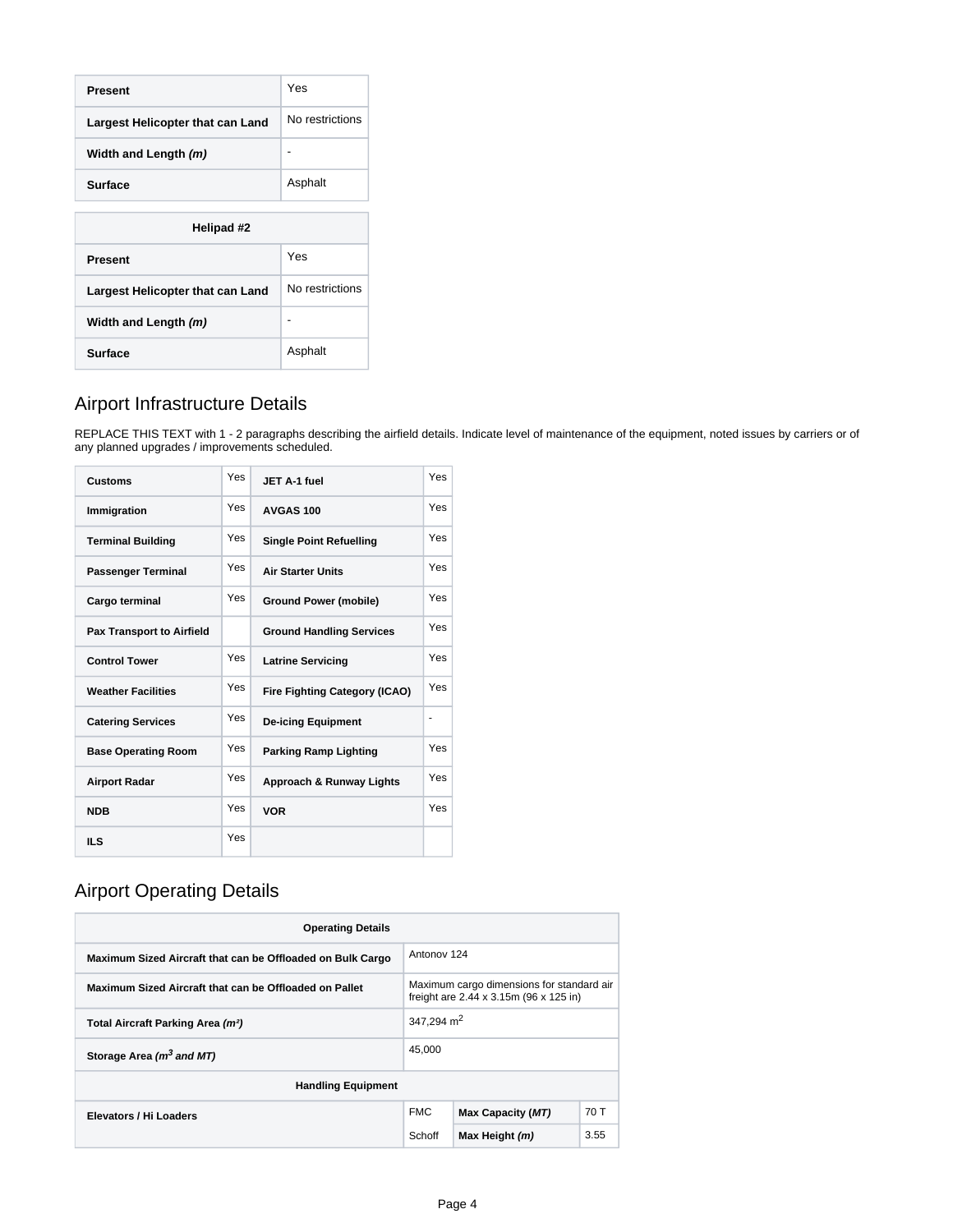| <b>Loading Ramps</b>                                                                                                                                                                                                                                                                                                                                                                                                 | <b>Yes</b>                                                                                                                                                                                                                                                                                                                                                  |
|----------------------------------------------------------------------------------------------------------------------------------------------------------------------------------------------------------------------------------------------------------------------------------------------------------------------------------------------------------------------------------------------------------------------|-------------------------------------------------------------------------------------------------------------------------------------------------------------------------------------------------------------------------------------------------------------------------------------------------------------------------------------------------------------|
| <b>Other Comments</b>                                                                                                                                                                                                                                                                                                                                                                                                |                                                                                                                                                                                                                                                                                                                                                             |
| - ECHO&FOXTROT APRON<br>LEGEND<br>VEHICLE BAY 5.0m x 2,5m (16 off)<br>,,,,,,,,<br>VEHICLE BAY 5.0m x 2.5m (9 off)<br>EQUIPMENT BAY 9.0m x 4.0m (51 off)<br>EQUIPMENT BAY 10m x 4.0m (4 off)<br>EQUIPMENT BAY 20m x 4.0m (15 off)<br>EQUIPMENT BAY 20m x 5.0m (6 off)<br>EQUIPMENT BAY 25m x 4.0m (4 off)<br>EQUIPMENT BAY 30m x 4.0m (11 off)<br>OLD PAINT MARKINGS TO BE REMOVED<br><b>EXISTING</b><br><b>Tours</b> | <b>DELTA APRON</b><br><b>LEGEND</b><br>VEHICLE BAY 5.0m x 2,5m (72 off)<br>EQUIPMENT BAY 9.0m x 4.0m (95 off)<br>EQUIPMENT BAY 15m x 4.0m (8 off)<br>EQUIPMENT BAY 10m x 4.0m (33 off)<br>EQUIPMENT BAY 20m x 5.0m (17 off)<br>EQUIPMENT BAY 25m x 4.0m (13 off)<br>EQUIPMENT BAY 30m x 4.0m (2 off)<br>OLD PAINT MARKINGS TO BE REMOVED<br><b>EXISTING</b> |

### <span id="page-4-0"></span>Customs Guidance

Customs are governed by the South African Revenue Service (SARS) which operates 24/7, for passengers it's a very short process through the terminal building, for cargo flights it is conducted at the aircraft. Using a local freight handler/forwarder would be beneficial.

For more information on customs in South Africa, please see the following link: **[1.3 Customs Information.](https://dlca.logcluster.org/display/DLCA/1.3+South+Africa+Customs+Information)** 

## <span id="page-4-1"></span>Airfield Costs

#### <span id="page-4-2"></span>**Navigation Charges**

Airports Company South Africa (ACSA) charges users for the use of its facilities, in accordance with these regulatory provisions. The categories of airport charges are:

- Landing fees
- Aircraft parking fees
- Passenger service charges

Landing fees vary according to the origin of the aircraft and the aircraft weight, and fall into three categories, namely: domestic, regional and international. For aircraft parking fees, the combination of the weight of the aircraft and the duration parked (to the extent that it exceeds four hours) and the parking stand utilised are considered in determining the parking charges.

Passenger Service Charges (PSC) are charged on departures only, categorised into domestic, regional and international.

| Charges                                     | Aircraft Weight - MTOW (kg) |                                                                                                            |                                                                                                              |
|---------------------------------------------|-----------------------------|------------------------------------------------------------------------------------------------------------|--------------------------------------------------------------------------------------------------------------|
|                                             | $0 - 7,000$                 | 7,001 - 136,000                                                                                            | 136,001 and over                                                                                             |
| <b>Navigation (per</b><br>journey) USD - \$ |                             |                                                                                                            |                                                                                                              |
| Landing USD - \$                            | $$5.00 - $$<br>55.00        | $$63.00 - $78.00 (@ 10,000)$<br>and thereafter, for every additional 2,000 kg or part<br>thereof $@$10.00$ | After 10,000 kg for every additional 2,000 kg or part thereof @<br>\$10.00                                   |
| Night Landing USD - \$                      | Unavailable                 | Unavailable                                                                                                | Unavailable                                                                                                  |
| Night Take-Off USD - \$                     | Unavailable                 | Unavailable                                                                                                | Unavailable                                                                                                  |
| Parking                                     | $$3.00 - $$<br>18.00        | $$18.00 - $87.00$                                                                                          | \$87.00 - \$150.00 (@ 400,000) And thereafter, for every additional<br>100 000 kg or part<br>Thereof \$23.00 |
| <b>Handling Charges</b>                     |                             |                                                                                                            |                                                                                                              |

#### <span id="page-4-3"></span>**Fuel Service Charges**

REPLACE THIS TEXT with 1 - 2 paragraphs describing fuel services charges (if any) and how such charges are applied. Ensure the unit is clearly identified in the table.